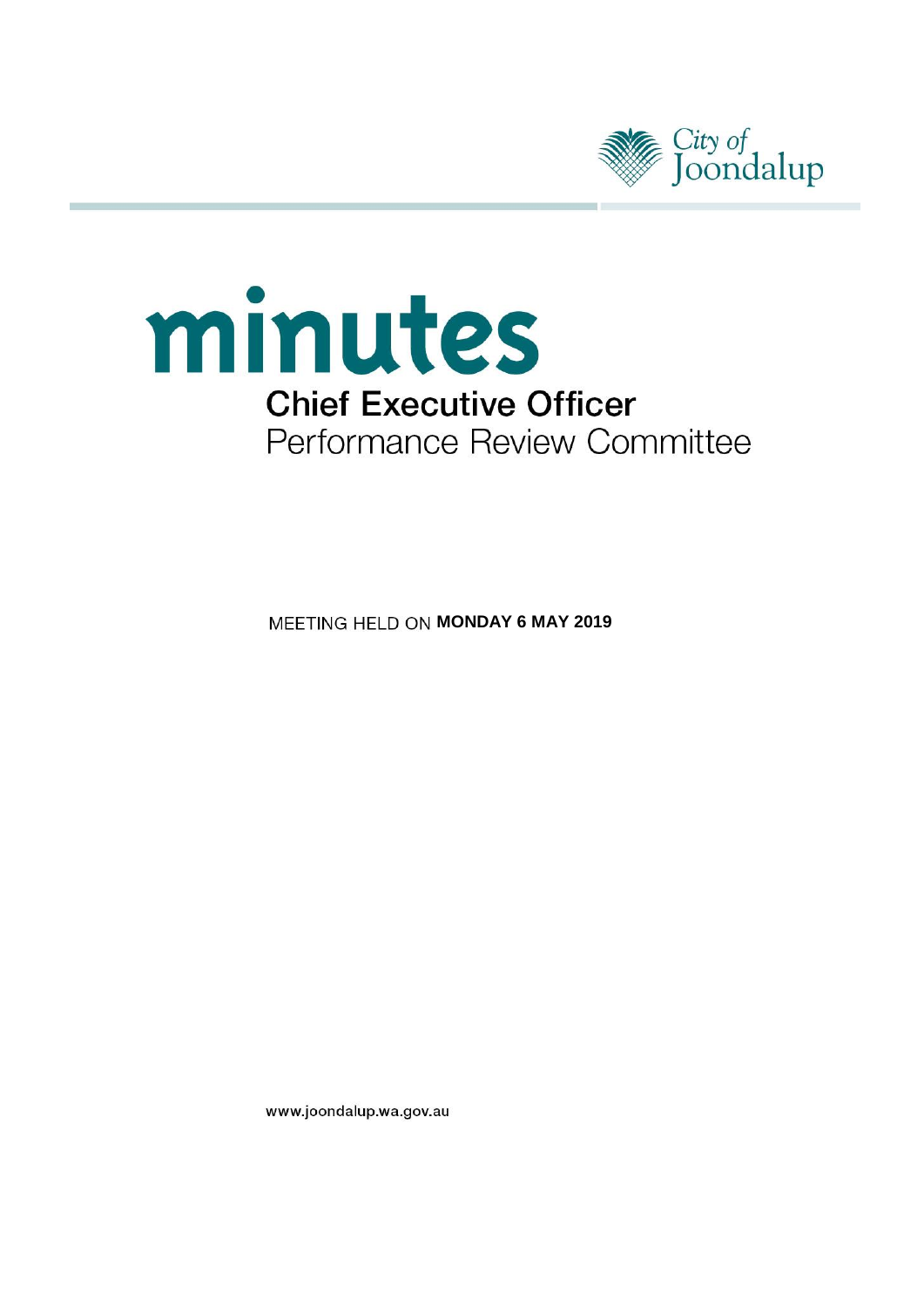## **TABLE OF CONTENTS**

| Item No. | <b>Title</b>                                                                              | Page No. |
|----------|-------------------------------------------------------------------------------------------|----------|
|          | <b>Declaration of Opening</b>                                                             | 3        |
|          | <b>Declarations of Interest</b>                                                           | 3        |
|          | Apologies / Leave of absence                                                              | 4        |
|          | <b>Confirmation of Minutes</b>                                                            | 4        |
|          | Announcements by the Presiding Member without discussion                                  | 4        |
|          | Identification of matters for which the meeting may be closed<br>to the public            | 5        |
|          | <b>Petitions and deputations</b>                                                          | 5        |
|          | <b>Reports</b>                                                                            | 6        |
| 1        | Setting of Meeting Dates - Chief Executive Officer Performance<br><b>Review Committee</b> | 6        |
| 2        | Chief Executive Officer Annual Performance Review Program 2019                            | 10       |
|          | <b>Urgent Business</b>                                                                    | 12       |
|          | Motions of which previous notice has been given                                           | 12       |
|          | <b>Requests for Reports for future consideration</b>                                      | 12       |
|          | <b>Closure</b>                                                                            | 12       |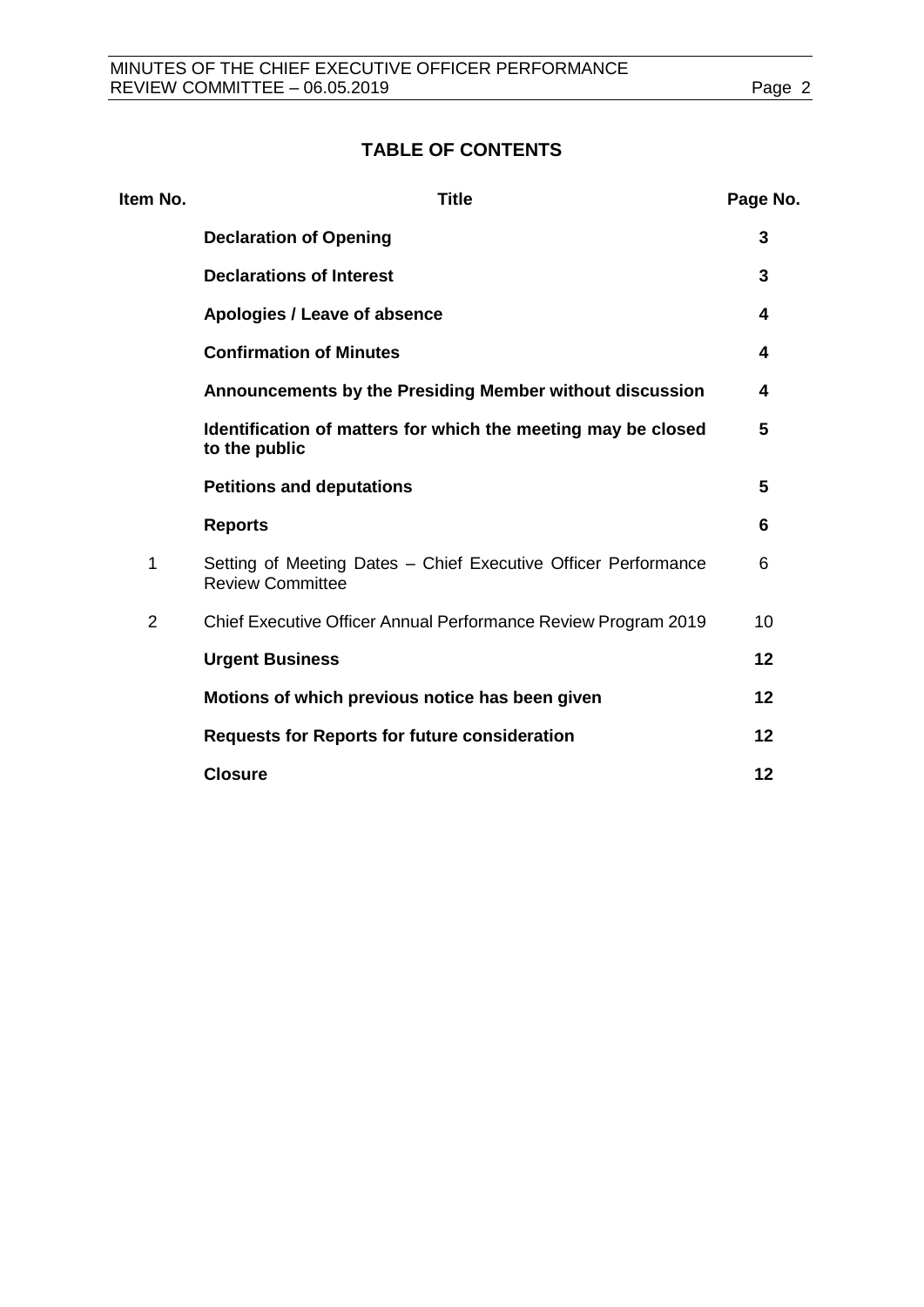# **CITY OF JOONDALUP**

## **MINUTES OF THE CHIEF EXECUTIVE OFFICER PERFORMANCE REVIEW COMMITTEE MEETING HELD IN CONFERENCE ROOM 2, JOONDALUP CIVIC CENTRE, BOAS AVENUE, JOONDALUP ON MONDAY 6 MAY 2019.**

## **ATTENDANCE**

## **Committee Members**

| Mayor Hon. Albert Jacob, JP<br>Cr John Chester<br>Cr Russ Fishwick, JP | <b>Presiding Member</b>                                         | from 5.46pm   |
|------------------------------------------------------------------------|-----------------------------------------------------------------|---------------|
| Cr Russell Poliwka                                                     | Deputising for Cr May                                           |               |
| Cr Tom McLean                                                          | <b>Deputy Presiding Member</b>                                  |               |
| Cr Mike Norman                                                         |                                                                 | from 5.46pm   |
| Cr Philippa Taylor                                                     |                                                                 | from $5.48pm$ |
| <b>Officers</b>                                                        |                                                                 |               |
| Mr Mike Tidy<br>Mr Brad Sillence                                       | <b>Director Corporate Services</b><br><b>Manager Governance</b> |               |

## <span id="page-2-0"></span>**DECLARATION OF OPENING**

The Presiding Member declared the meeting open at 5.45pm.

## <span id="page-2-1"></span>**DECLARATIONS OF INTEREST**

## **Disclosure of Financial / Proximity Interest**

A declaration under this section requires that the nature of the interest must be disclosed. Consequently a member who has made a declaration must not preside, participate in, or be present during any discussion or decision-making procedure relating to the matter the subject of the declaration. An employee is required to disclose their financial interest and if required to do so by the Council must disclose the extent of the interest. Employees are required to disclose their financial interests where they are required to present verbal or written reports to the Council. Employees are able to continue to provide advice to the Council in the decision making process if they have disclosed their interest.

| <b>Name/Position</b>      | Mr Garry Hunt - Chief Executive Officer.                           |
|---------------------------|--------------------------------------------------------------------|
| <b>Item No./Subject</b>   | Item 2 - Confidential - Chief Executive Officer Annual Performance |
|                           | Review Program 2019.                                               |
| <b>Nature of interest</b> | Financial.                                                         |
| <b>Extent of Interest</b> | Mr Hunt holds the position of Chief Executive Officer.             |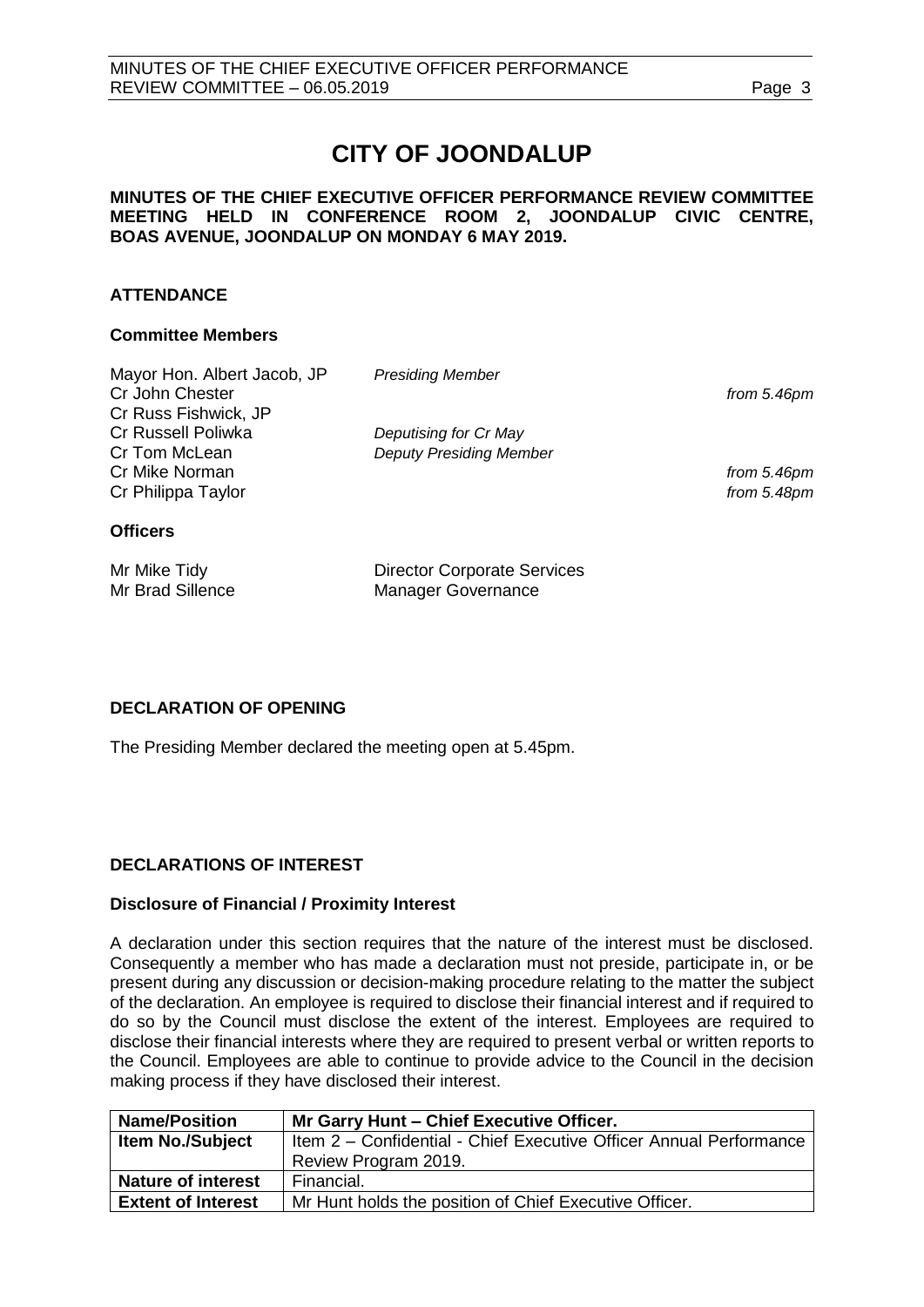## **Disclosure of interest affecting impartiality**

Elected Members (in accordance with Regulation 11 of the *Local Government [Rules of Conduct] Regulations 2007)* and employees (in accordance with the Code of Conduct) are required to declare any interest that may affect their impartiality in considering a matter. This declaration does not restrict any right to participate in or be present during the decision-making process. The Elected Member/employee is also encouraged to disclose the nature of the interest.

| <b>Name/Position</b>      | Mr Mike Tidy - Director Corporate Services.                        |  |
|---------------------------|--------------------------------------------------------------------|--|
| <b>Item No./Subject</b>   | Item 2 - Confidential - Chief Executive Officer Annual Performance |  |
|                           | Review Program 2019.                                               |  |
| <b>Nature of interest</b> | Interest that may affect impartiality.                             |  |
| <b>Extent of Interest</b> | Due to the nature of Mr Tidy's employment relationship with the    |  |
|                           | Chief Executive Officer.                                           |  |

## <span id="page-3-0"></span>**APOLOGIES / LEAVE OF ABSENCE**

## **Apology:**

Cr Christopher May.

### **Leave of Absence previously approved**

| Cr Nige Jones               | 5 to 10 May 2019 inclusive;          |
|-----------------------------|--------------------------------------|
| Cr Sophie Dwyer             | 5 to 12 May 2019 inclusive;          |
| Cr Christine Hamilton-Prime | 5 to 24 May 2019 inclusive;          |
| Cr Sophie Dwyer             | 28 May to 3 June 2019 inclusive;     |
| Cr John Logan               | 1 to 9 June 2019 inclusive;          |
| Cr Sophie Dwyer             | 26 June to 31 July 2019 inclusive;   |
| Cr Kerry Hollywood          | 23 July to 27 August 2019 inclusive. |
|                             |                                      |

## <span id="page-3-1"></span>**CONFIRMATION OF MINUTES**

*Crs Chester and Norman entered the room at 5.46pm.*

## MINUTES OF THE CHIEF EXECUTIVE OFFICER PERFORMANCE REVIEW COMMITTEE HELD ON 4 SEPTEMBER 2018

**MOVED Cr Fishwick, SECONDED Cr McLean that the minutes of the meeting of the Chief Executive Officer Performance Review Committee held on 4 September 2018 be confirmed as a true and correct record.**

### **The Motion was Put and CARRIED (7/0)**

**In favour of the Motion:** Mayor Jacob, Crs Chester, Fishwick, McLean, Norman, Poliwka and Taylor.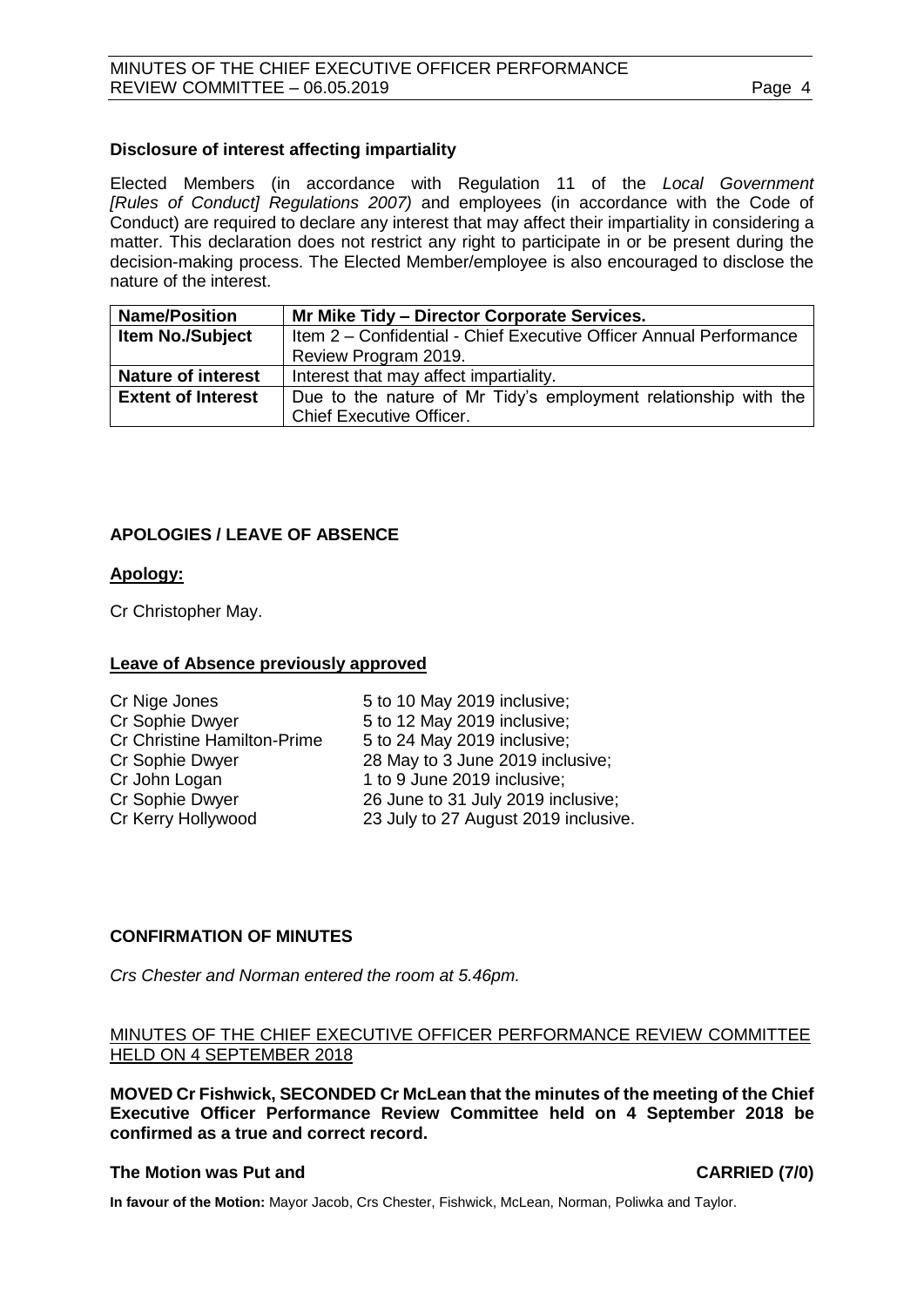## **ANNOUNCEMENTS BY THE PRESIDING MEMBER WITHOUT DISCUSSION**

Nil.

## <span id="page-4-0"></span>**IDENTIFICATION OF MATTERS FOR WHICH THE MEETING MAY BE CLOSED TO THE PUBLIC**

In accordance with Clause 5.2 of the City's *Meeting Procedures Local Law 2013*, this meeting was not open to the public.

## <span id="page-4-1"></span>**PETITIONS AND DEPUTATIONS**

Nil.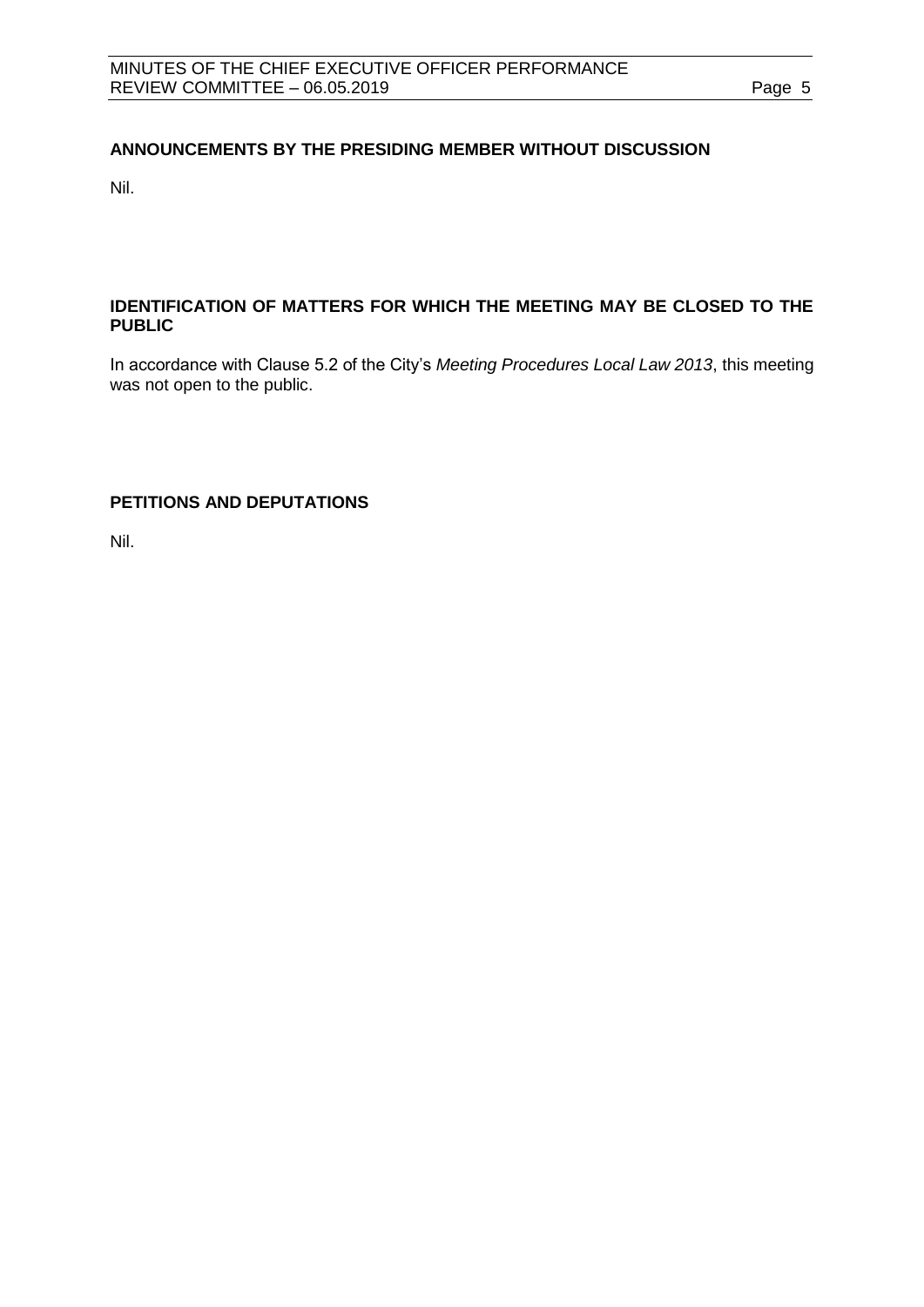## <span id="page-5-0"></span>**REPORTS**

## <span id="page-5-1"></span>**ITEM 1 SETTING OF MEETING DATES - CHIEF EXECUTIVE OFFICER PERFORMANCE REVIEW COMMITTEE**

| <b>WARD</b>                           | All                                                                                                                                                                                                 |
|---------------------------------------|-----------------------------------------------------------------------------------------------------------------------------------------------------------------------------------------------------|
| <b>RESPONSIBLE</b><br><b>DIRECTOR</b> | Mr Jamie Parry<br>Governance and Strategy                                                                                                                                                           |
| <b>FILE NUMBER</b>                    | 02153, 74574                                                                                                                                                                                        |
| <b>ATTACHMENTS</b>                    | Nil                                                                                                                                                                                                 |
| <b>AUTHORITY / DISCRETION</b>         | Executive - The substantial direction setting and oversight<br>role of Council, such as adopting plans and reports,<br>accepting tenders, directing operations, setting<br>and<br>amending budgets. |

## **PURPOSE**

For the Chief Executive Officer Performance Review Committee to consider the proposed schedule of committee meeting dates for 2019.

## **EXECUTIVE SUMMARY**

In order to assist with forward planning for all Elected Members, management and staff, a schedule of meeting dates has been prepared for the Chief Executive Officer Performance Review Committee, ensuring synergy between meeting dates and the flow of information and decision-making.

It is recommended that the Chief Executive Officer Performance Review Committee adopts the proposed meeting dates and times for the Chief Executive Officer Performance Review Committee of the City of Joondalup to be held at the Joondalup Civic Centre, Boas Avenue, Joondalup.

## **BACKGROUND**

The Chief Executive Officer Performance Review Committee was established at the Special Council meeting held on 6 November 2017 (JSC03-11/17 refers). The role of the Chief Executive Officer Performance Review Committee is to:

- review the Chief Executive Officer's performance in accordance with the appropriate provisions contained within the Chief Executive Officer's Employment Contract
- prepare and table the concluded report, in accordance with the appropriate provisions within the Chief Executive Officer's Employment Contract to Council
- review the Chief Executive Officer's performance on an on-going basis as and when deemed necessary in accordance with the appropriate provisions contained within the Chief Executive Officer's Employment contract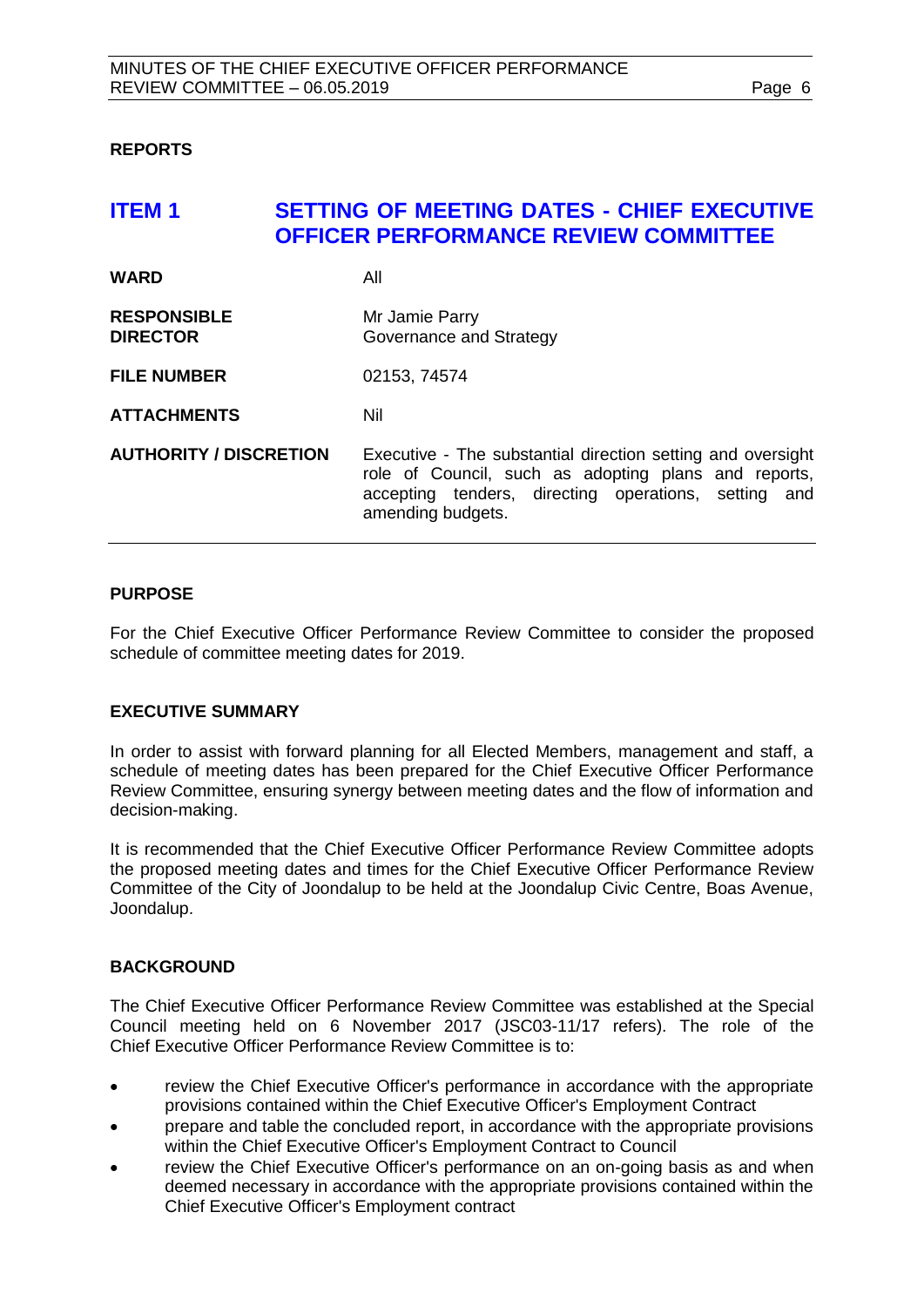- review the Key Performance Indicators to be met by the Chief Executive Officer
- review the Chief Executive Officer's remuneration package, in accordance with the appropriate provisions within the Chief Executive Officer's Employment Contract
- review the Chief Executive Officer's Employment Contract and make recommendations to Council in relation to varying the contract as and when necessary.

## **DETAILS**

The Chief Executive Officer Performance Review Committee oversees the development and review of the Chief Executive Officer's employment contract and all associated performance matters.

Meetings of this committee are aligned to the performance review process as outlined in the Chief Executive Officer's employment contract. It has been usual practice to hold a meeting earlier in the year to appoint an external and independent HR expert or similar to consult with and seek guidance from and to facilitate the review of the CEO's performance.

Further meetings are held during August / September to undertake the review. The performance review process requires the committee to conduct a formal interview with the Chief Executive Officer. The process for conducting the Chief Executive Officer's performance review provides not only for the various tasks and issues that need to be considered but also specific timeframes.

The key element that drives all of the timeframes is the formal scheduled interview by the committee with the Chief Executive Officer. With this in mind the critical timeframes are:

- The Chief Executive Officer is to be given at least 25 working days notice of the scheduled interview.
- The Chief Executive Officer is required to prepare a self-evaluation report and submit it to all of the Elected Members as well the committee not less than 15 working days prior to the scheduled interview.
- The committee is required to invite written comments from all individual Elected Members addressing their views on the Chief Executive Officer's performance at least 15 working days prior to the scheduled interview and the responses which must be dated and signed must be received back by the committee at least five working days prior to the scheduled interview.
- The Committee must prepare a report within 30 days of the conclusion of the review.
- As soon as the report is completed the committee must provide a copy to the Chief Executive Officer and give him up to five working days to provide any written comments he may have on matters addressed in the report to the committee.
- The committee is required to submit its report and any comments of the Chief Executive Officer to the next meeting of Council provided Council receives it at least five working days prior to the meeting.

The proposed meeting day / date / times are as follows:

- Monday 26 August 2019, commencing at 5.45pm.
- Tuesday 3 September 2019, commencing at 5.45pm.
- Tuesday 24 September 2019, commencing at 5.45pm.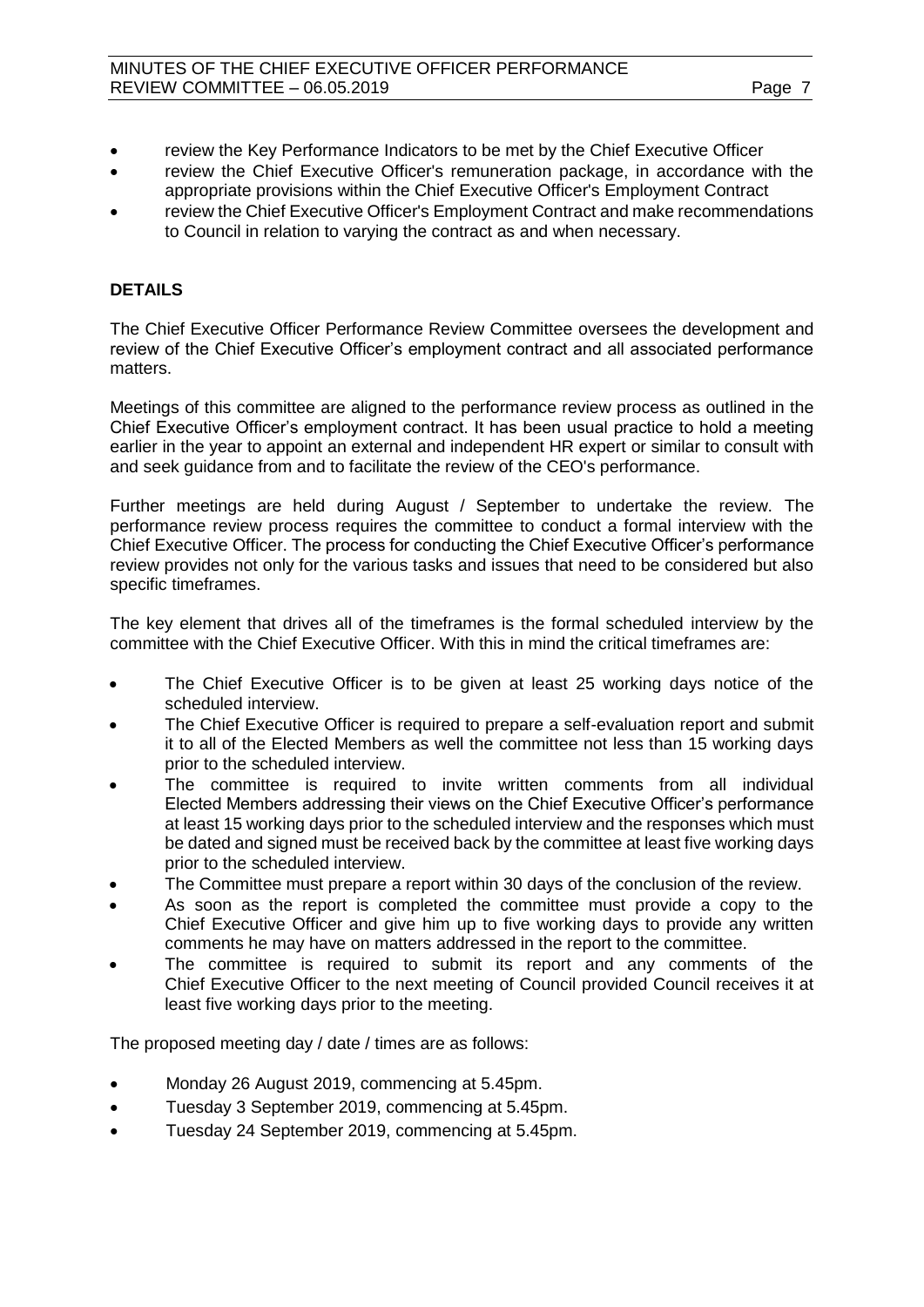## **Issues and options considered**

The Chief Executive Officer Performance Review Committee can either:

- adopt the meeting dates as proposed in this report
	- or
	- amend the meeting dates.

## **Legislation / Strategic Community Plan / policy implications**

**Legislation** *Local Government Act 1995. Local Government (Administration) Regulations 1996. City of Joondalup Meeting Procedures Local Law 2013*.

## **Strategic Community Plan**

| <b>Key theme</b> | Governance and Leadership. |
|------------------|----------------------------|
|------------------|----------------------------|

**Objective** Corporate capacity.

**Strategic initiative** Not applicable.

**Policy** Not applicable.

## **Risk management considerations**

Should forward planning of committee meetings not be identified, then there is a risk for meetings to be held on an ad-hoc basis; lacking coordination with other key meetings and corporate planning processes.

### **Financial / budget implications**

Not applicable.

### **Regional significance**

Not applicable.

### **Sustainability implications**

Not applicable.

## **Consultation**

Not applicable.

## **COMMENT**

The proposed dates are based on the Chief Executive Officer Performance Review timetable that is proposed for 2019.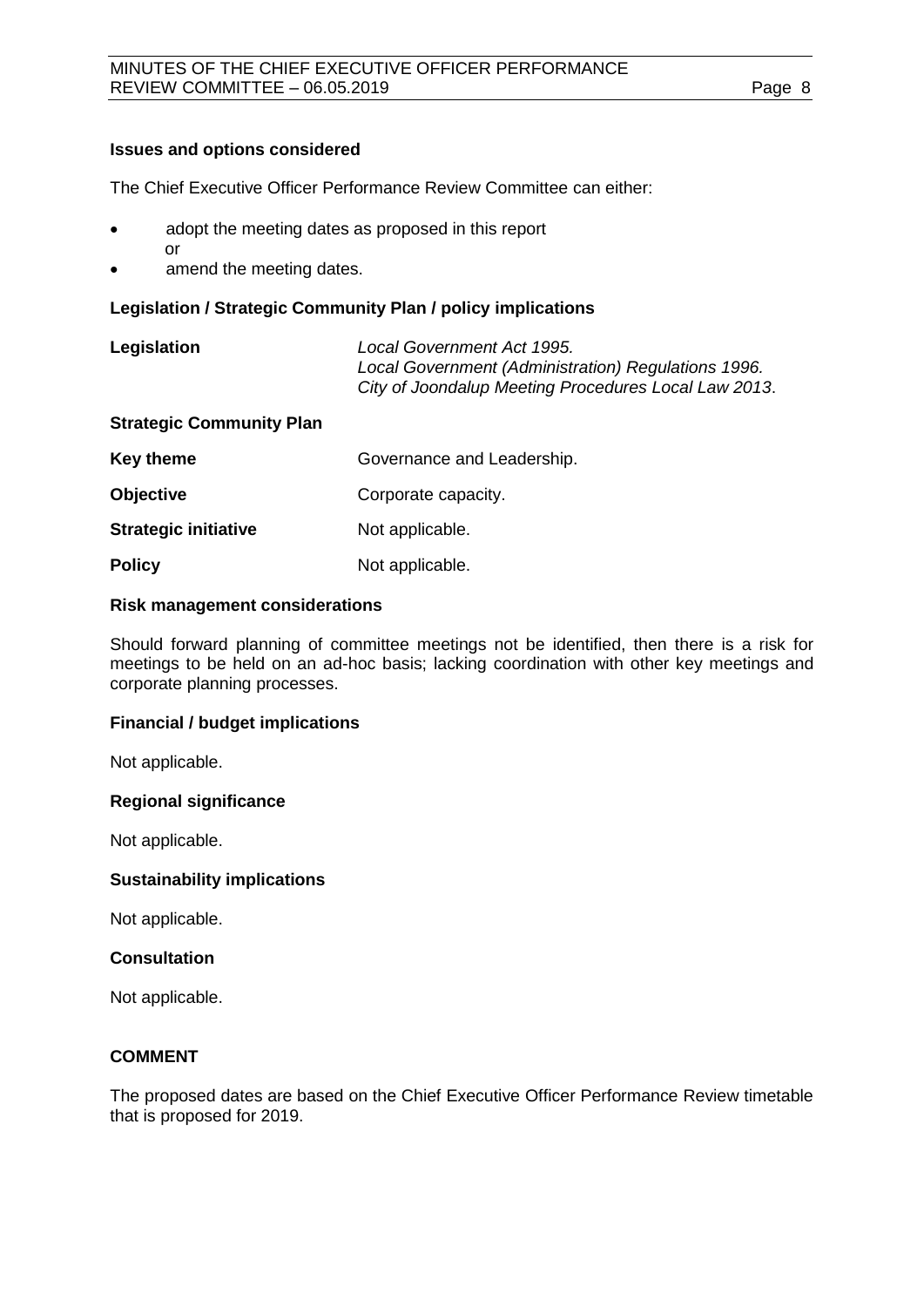## **VOTING REQUIREMENTS**

Simple Majority.

**MOVED Cr Chester, SECONDED Cr McLean that the Chief Executive Officer Performance Review Committee ADOPTS the following meeting dates and times for the Chief Executive Officer Performance Review Committee of the City of Joondalup to be held at the Joondalup Civic Centre, Boas Avenue, Joondalup:**

**Chief Executive Officer Performance Review Committee To be held in Conference Room 2 Monday 26 August 2019, commencing at 5.45pm. Tuesday 3 September 2019, commencing at 5.45pm.**

**Tuesday 24 September 2019, commencing at 5.45pm.**

**The Motion was Put and CARRIED (7/0)**

**In favour of the Motion:** Mayor Jacob, Crs Chester, Fishwick, McLean, Norman, Poliwka and Taylor.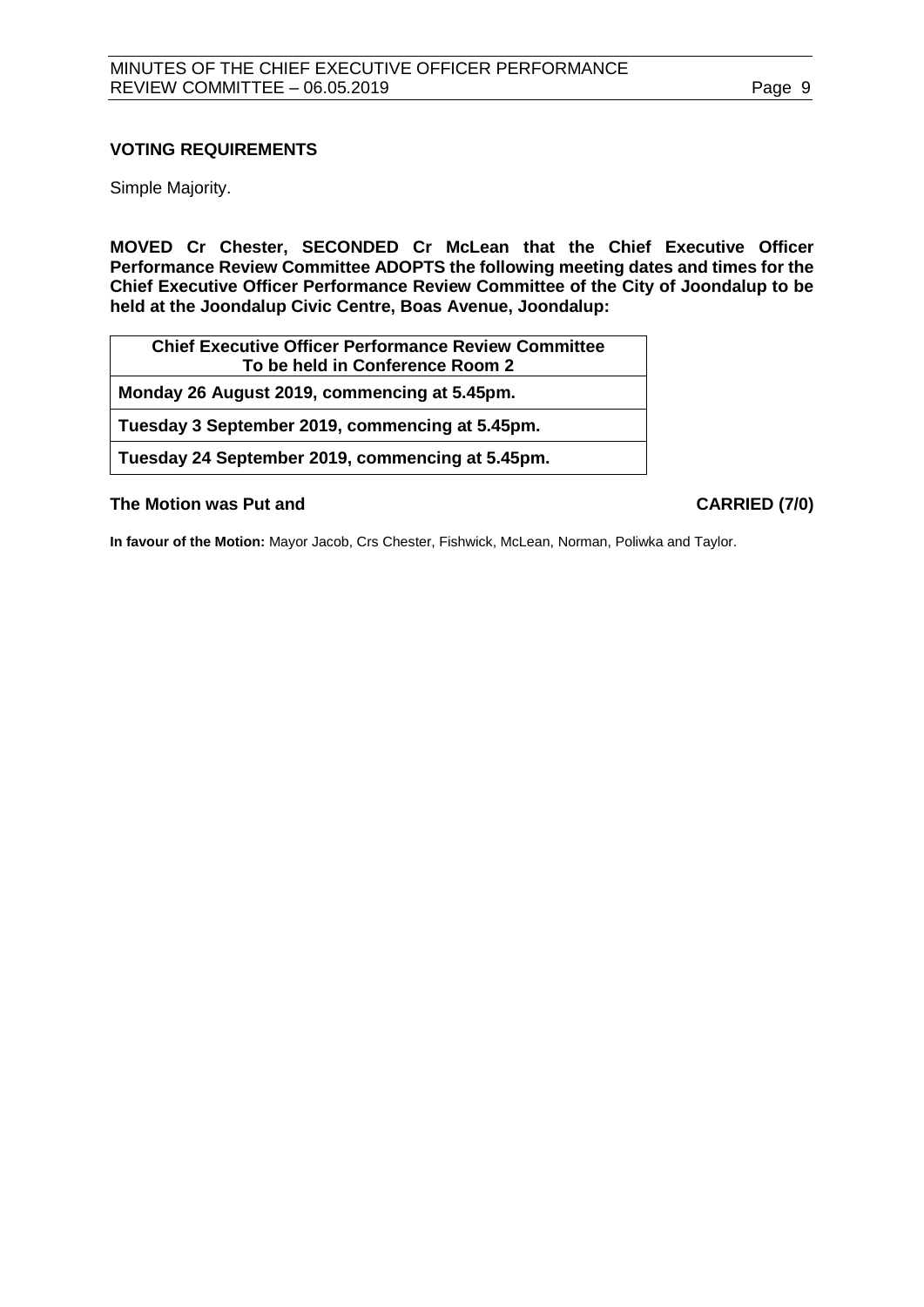## **Disclosure of Financial Interest**

| <b>Name/Position</b>      | Mr Garry Hunt - Chief Executive Officer.                           |
|---------------------------|--------------------------------------------------------------------|
| <b>Item No./Subject</b>   | Item 2 - Confidential - Chief Executive Officer Annual Performance |
|                           | Review Program 2019.                                               |
| <b>Nature of interest</b> | Financial.                                                         |
| <b>Extent of Interest</b> | Mr Hunt holds the position of Chief Executive Officer.             |

## **Disclosure of interest affecting impartiality**

| <b>Name/Position</b>      | Mr Mike Tidy - Director Corporate Services.                        |  |  |
|---------------------------|--------------------------------------------------------------------|--|--|
| <b>Item No./Subject</b>   | Item 2 - Confidential - Chief Executive Officer Annual Performance |  |  |
|                           | Review Program 2019.                                               |  |  |
| <b>Nature of interest</b> | Interest that may affect impartiality.                             |  |  |
| <b>Extent of Interest</b> | Due to the nature of Mr Tidy's employment relationship with the    |  |  |
|                           | <b>Chief Executive Officer.</b>                                    |  |  |

## <span id="page-9-0"></span>**ITEM 2 CONFIDENTIAL - CHIEF EXECUTIVE OFFICER ANNUAL PERFORMANCE REVIEW PROGRAM 2019**

| <b>WARD</b>                           | All                                                                                                                                                                                              |                                                                                                           |
|---------------------------------------|--------------------------------------------------------------------------------------------------------------------------------------------------------------------------------------------------|-----------------------------------------------------------------------------------------------------------|
| <b>RESPONSIBLE</b><br><b>DIRECTOR</b> | Mr Mike Tidy<br><b>Corporate Services</b>                                                                                                                                                        |                                                                                                           |
| <b>FILE NUMBER</b>                    | 74574                                                                                                                                                                                            |                                                                                                           |
| <b>ATTACHMENTS</b>                    | Attachment 1                                                                                                                                                                                     | Clauses 11 and 12.10 of the Chief<br>Officer's<br>Executive<br>Contract<br>οf<br>Employment               |
|                                       | <b>Attachment 2</b>                                                                                                                                                                              | Chief Executive Officer<br>Performance<br>Review - Timetable 2019                                         |
|                                       | Attachment 3                                                                                                                                                                                     | Chief Executive Officer KPIs 2018-19                                                                      |
|                                       | (Please Note:                                                                                                                                                                                    | Report and Attachments<br>The<br>are<br>confidential and will appear in the official<br>Minute Book only) |
| <b>AUTHORITY / DISCRETION</b>         | Executive - The substantial direction setting and oversight<br>role of Council, such as adopting plans and reports,<br>accepting tenders, directing operations, setting and<br>amending budgets. |                                                                                                           |

This report is confidential in accordance with Section 5.23(2)(a) of the *Local Government Act 1995*, which permits the meeting to be closed to the public for business relating to the following:

*a matter affecting an employee or employees.*

A full report was provided to Elected Members under separate cover. The report is not for publication.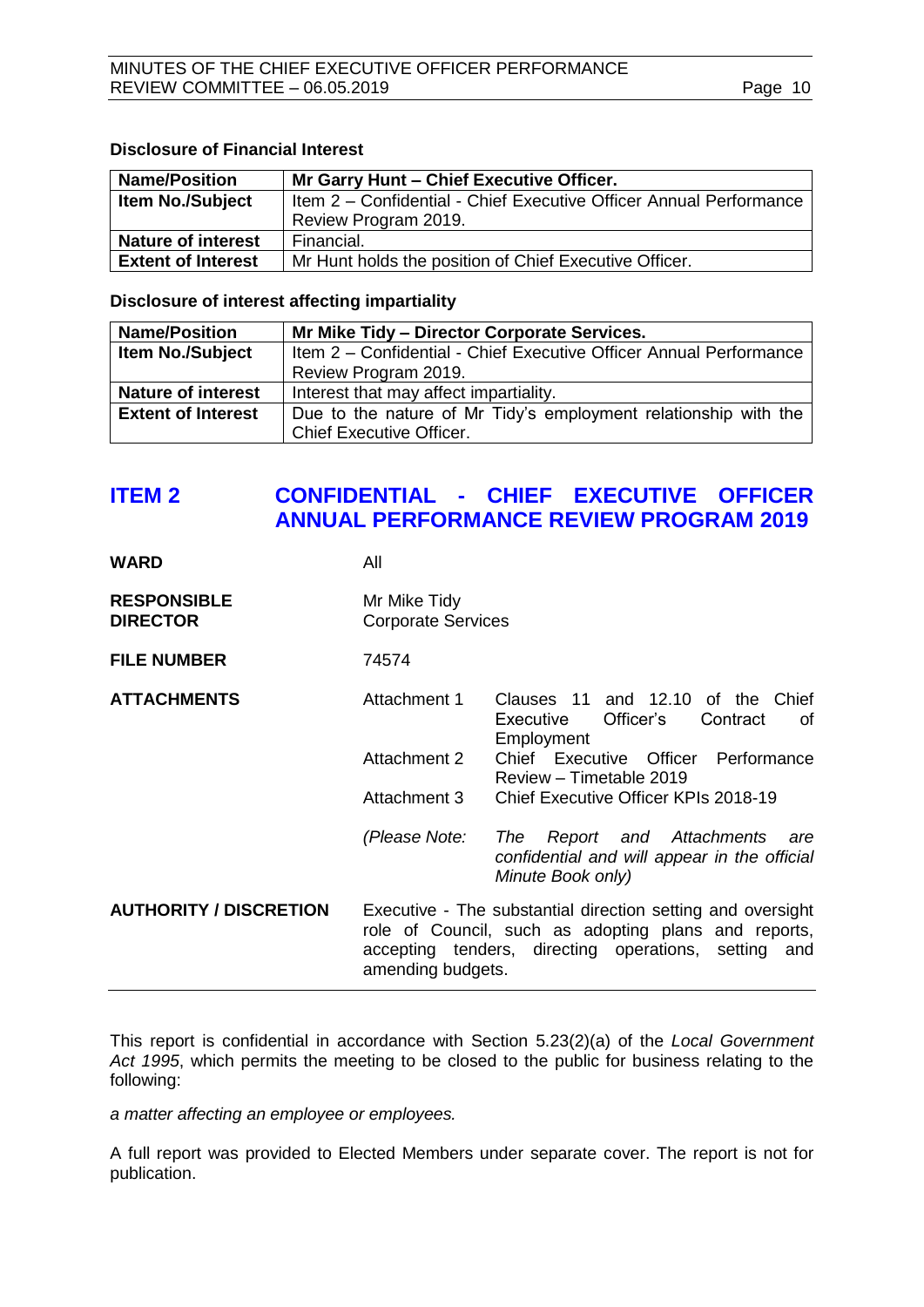**MOVED Cr Fishwick, SECONDED Cr Norman that the Chief Executive Officer Performance Review Committee:**

- **1 APPROVES the timetable for the performance review of the Chief Executive Officer as at Attachment 2 to this Report and sets the date for the formal performance review interview as Tuesday 3 September 2019;**
- **2 REQUESTS that the consultant appointed as the external and independent HR expert for the Chief Executive Officer Performance Review Committee to consult with and seek guidance from and to facilitate the review of the Chief Executive Officer's performance for 2019 be Learning Horizons (Helen Hardcastle);**
- **3 ENDORSES the process of seeking input into the CEO's KPIs from Elected Members at the same time as feedback is provided in relation to the CEO's performance review and that the review of the CEO's KPIs be undertaken at the interview with the CEO in relation to his annual performance;**
- **4 ENDORSES the process of undertaking the annual salary review at the same meeting as its consideration of the Concluded Annual Performance Review Report.**

### **The Motion was Put and CARRIED (7/0)**

**In favour of the Motion:** Mayor Jacob, Crs Chester, Fishwick, McLean, Norman, Poliwka and Taylor.